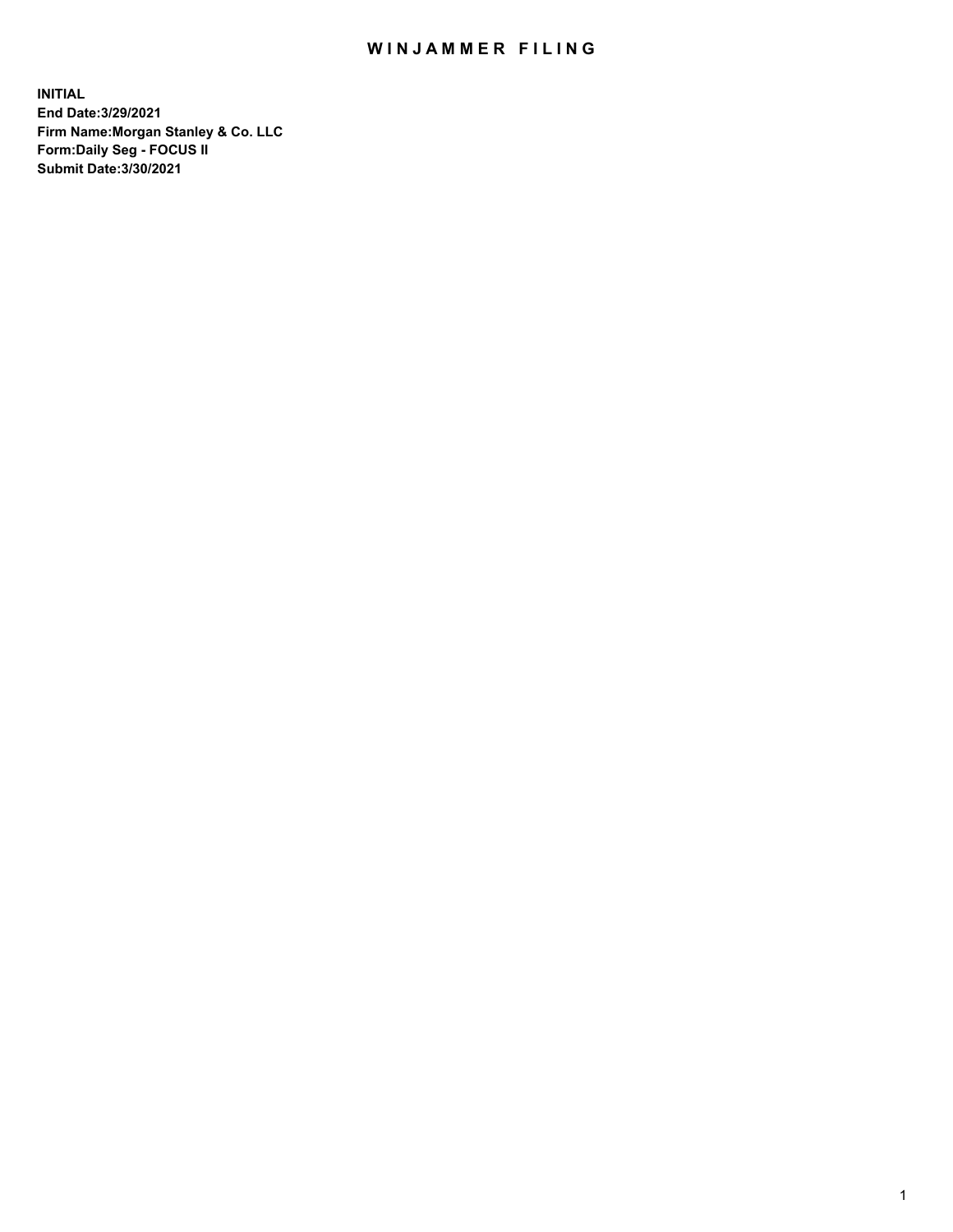**INITIAL End Date:3/29/2021 Firm Name:Morgan Stanley & Co. LLC Form:Daily Seg - FOCUS II Submit Date:3/30/2021 Daily Segregation - Cover Page**

| Name of Company                                                                                                                                                                                                                                                                                                                | <b>Morgan Stanley &amp; Co. LLC</b>                         |
|--------------------------------------------------------------------------------------------------------------------------------------------------------------------------------------------------------------------------------------------------------------------------------------------------------------------------------|-------------------------------------------------------------|
| <b>Contact Name</b>                                                                                                                                                                                                                                                                                                            | <b>Ikram Shah</b>                                           |
| <b>Contact Phone Number</b>                                                                                                                                                                                                                                                                                                    | 212-276-0963                                                |
| <b>Contact Email Address</b>                                                                                                                                                                                                                                                                                                   | Ikram.shah@morganstanley.com                                |
| FCM's Customer Segregated Funds Residual Interest Target (choose one):<br>a. Minimum dollar amount: ; or<br>b. Minimum percentage of customer segregated funds required:%; or<br>c. Dollar amount range between: and; or<br>d. Percentage range of customer segregated funds required between:% and%.                          | 235,000,000<br><u>0</u><br>0 <sub>0</sub><br>0 <sub>0</sub> |
| FCM's Customer Secured Amount Funds Residual Interest Target (choose one):<br>a. Minimum dollar amount: ; or<br>b. Minimum percentage of customer secured funds required:% ; or<br>c. Dollar amount range between: and; or<br>d. Percentage range of customer secured funds required between:% and%.                           | 140,000,000<br><u>0</u><br>0 <sub>0</sub><br>0 <sub>0</sub> |
| FCM's Cleared Swaps Customer Collateral Residual Interest Target (choose one):<br>a. Minimum dollar amount: ; or<br>b. Minimum percentage of cleared swaps customer collateral required:% ; or<br>c. Dollar amount range between: and; or<br>d. Percentage range of cleared swaps customer collateral required between:% and%. | 92,000,000<br><u>0</u><br><u>00</u><br>0 <sub>0</sub>       |

Attach supporting documents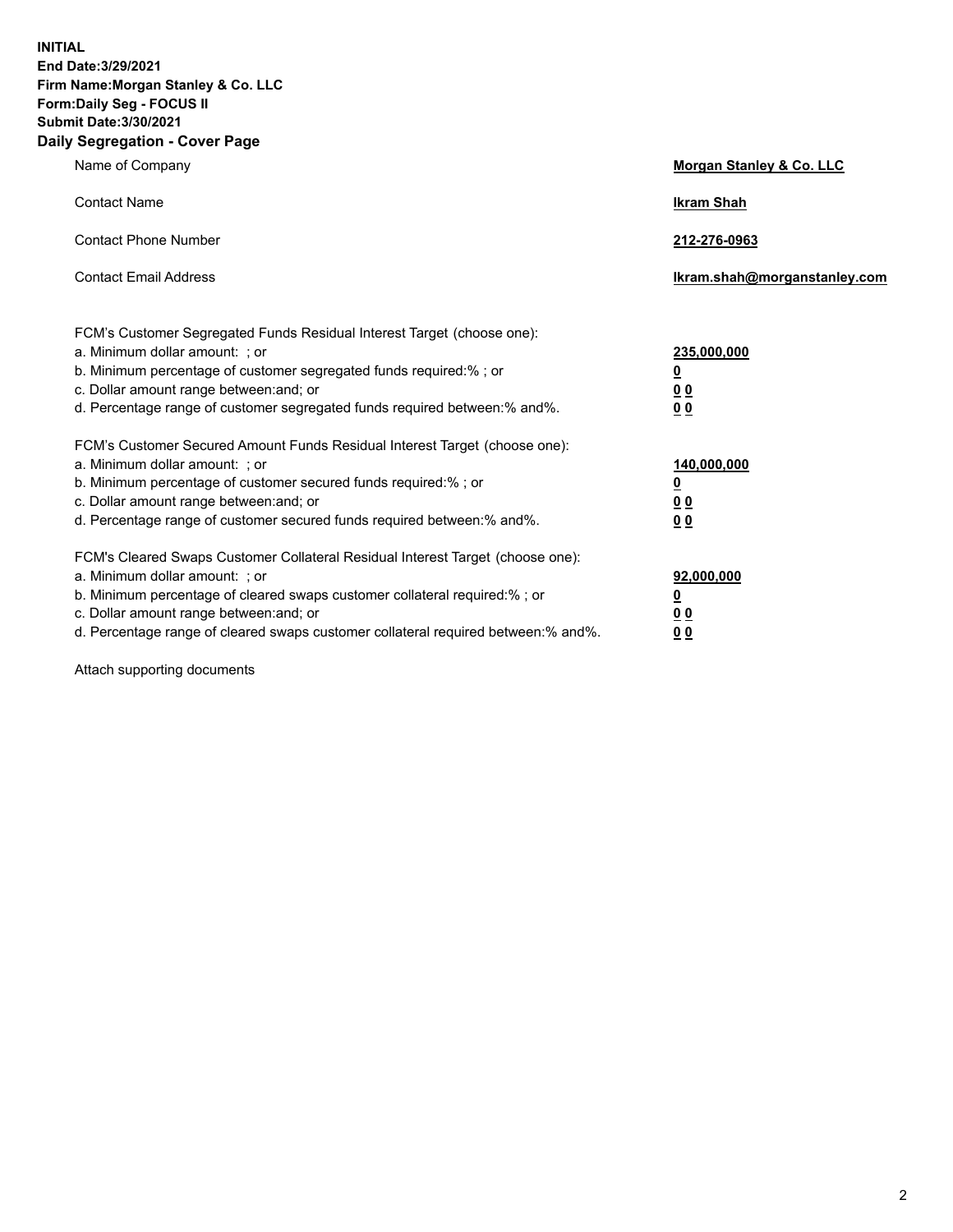## **INITIAL End Date:3/29/2021 Firm Name:Morgan Stanley & Co. LLC Form:Daily Seg - FOCUS II Submit Date:3/30/2021**

## **Daily Segregation - Secured Amounts**

Foreign Futures and Foreign Options Secured Amounts Amount required to be set aside pursuant to law, rule or regulation of a foreign government or a rule of a self-regulatory organization authorized thereunder 1. Net ledger balance - Foreign Futures and Foreign Option Trading - All Customers A. Cash **4,465,783,104** [7315] B. Securities (at market) **2,287,886,976** [7317] 2. Net unrealized profit (loss) in open futures contracts traded on a foreign board of trade **378,817,642** [7325] 3. Exchange traded options a. Market value of open option contracts purchased on a foreign board of trade **19,354,920** [7335] b. Market value of open contracts granted (sold) on a foreign board of trade **-17,724,912** [7337] 4. Net equity (deficit) (add lines 1. 2. and 3.) **7,134,117,730** [7345] 5. Account liquidating to a deficit and account with a debit balances - gross amount **29,674,738** [7351] Less: amount offset by customer owned securities **-29,313,381** [7352] **361,357** [7354] 6. Amount required to be set aside as the secured amount - Net Liquidating Equity Method (add lines 4 and 5) 7. Greater of amount required to be set aside pursuant to foreign jurisdiction (above) or line 6. FUNDS DEPOSITED IN SEPARATE REGULATION 30.7 ACCOUNTS 1. Cash in banks A. Banks located in the United States **471,702,598** [7500] B. Other banks qualified under Regulation 30.7 **575,187,446** [7520] **1,046,890,044** [7530] 2. Securities A. In safekeeping with banks located in the United States **541,006,413** [7540] B. In safekeeping with other banks qualified under Regulation 30.7 **22,753,680** [7560] **563,760,093** [7570] 3. Equities with registered futures commission merchants A. Cash **22,584,784** [7580] B. Securities **0** [7590] C. Unrealized gain (loss) on open futures contracts **-2,914,695** [7600] D. Value of long option contracts **0** [7610] E. Value of short option contracts **0** [7615] **19,670,089** [7620] 4. Amounts held by clearing organizations of foreign boards of trade A. Cash **0** [7640] B. Securities **0** [7650] C. Amount due to (from) clearing organization - daily variation **0** [7660] D. Value of long option contracts **0** [7670] E. Value of short option contracts **0** [7675] **0** [7680] 5. Amounts held by members of foreign boards of trade A. Cash **3,625,818,140** [7700] B. Securities **1,724,126,883** [7710] C. Unrealized gain (loss) on open futures contracts **381,732,336** [7720] D. Value of long option contracts **19,354,920** [7730] E. Value of short option contracts **-17,724,912** [7735] **5,733,307,367** 6. Amounts with other depositories designated by a foreign board of trade **0** [7760] 7. Segregated funds on hand **0** [7765] 8. Total funds in separate section 30.7 accounts **7,363,627,593** [7770] 9. Excess (deficiency) Set Aside for Secured Amount (subtract line 7 Secured Statement Page 1 from Line 8)

- 10. Management Target Amount for Excess funds in separate section 30.7 accounts **140,000,000** [7780]
- 11. Excess (deficiency) funds in separate 30.7 accounts over (under) Management Target **89,148,506** [7785]

**0** [7305]

**7,134,479,087** [7355]

## **7,134,479,087** [7360]

[7740] **229,148,506** [7380]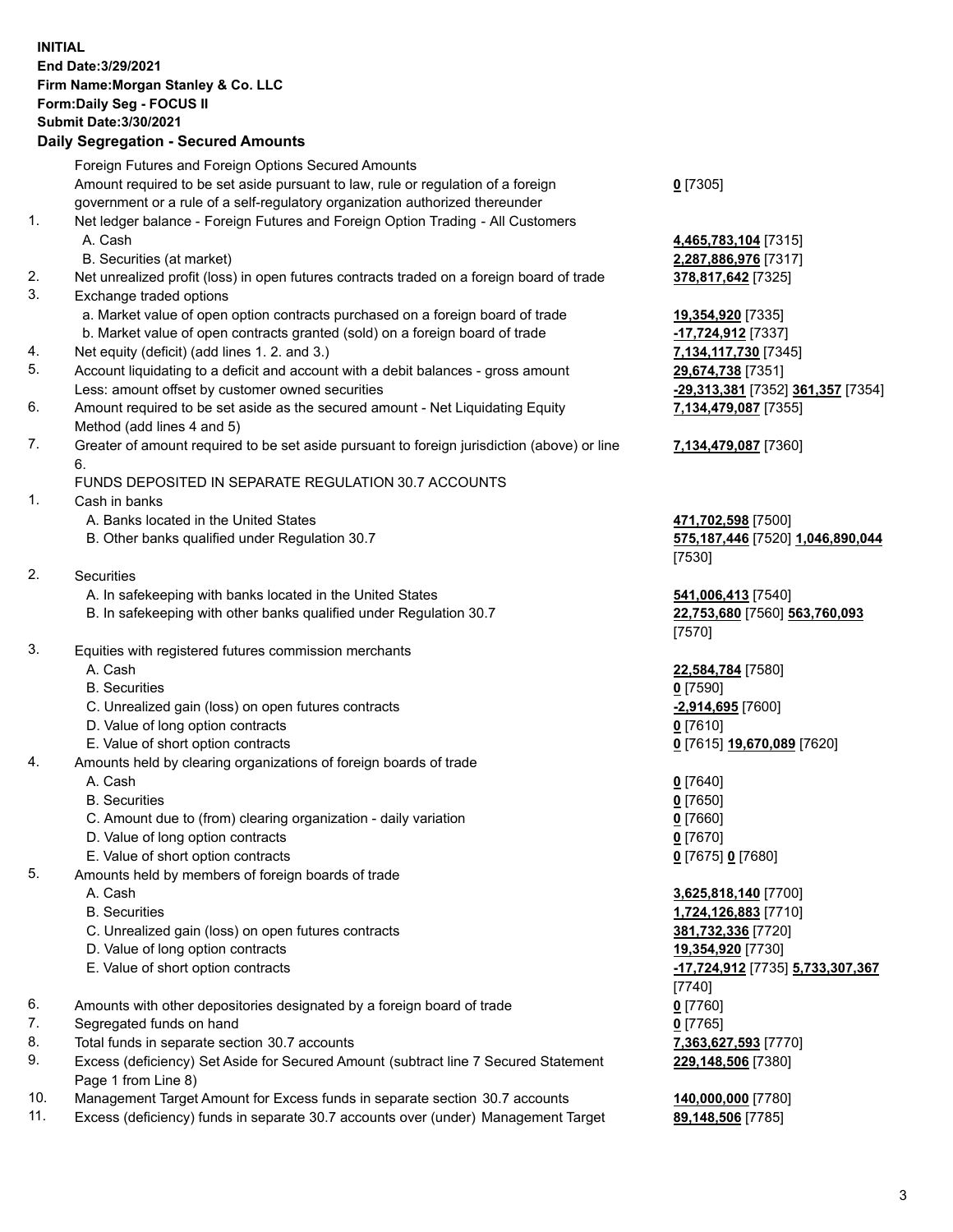**INITIAL End Date:3/29/2021 Firm Name:Morgan Stanley & Co. LLC Form:Daily Seg - FOCUS II Submit Date:3/30/2021 Daily Segregation - Segregation Statement** SEGREGATION REQUIREMENTS(Section 4d(2) of the CEAct) 1. Net ledger balance A. Cash **17,414,314,917** [7010] B. Securities (at market) **8,051,235,669** [7020] 2. Net unrealized profit (loss) in open futures contracts traded on a contract market **-290,087,451** [7030] 3. Exchange traded options A. Add market value of open option contracts purchased on a contract market **694,238,219** [7032] B. Deduct market value of open option contracts granted (sold) on a contract market **-329,848,869** [7033] 4. Net equity (deficit) (add lines 1, 2 and 3) **25,539,852,485** [7040] 5. Accounts liquidating to a deficit and accounts with debit balances - gross amount **580,273,946** [7045] Less: amount offset by customer securities **-578,701,422** [7047] **1,572,524** [7050] 6. Amount required to be segregated (add lines 4 and 5) **25,541,425,009** [7060] FUNDS IN SEGREGATED ACCOUNTS 7. Deposited in segregated funds bank accounts A. Cash **4,150,774,172** [7070] B. Securities representing investments of customers' funds (at market) **0** [7080] C. Securities held for particular customers or option customers in lieu of cash (at market) **1,027,083,933** [7090] 8. Margins on deposit with derivatives clearing organizations of contract markets A. Cash **13,446,353,507** [7100] B. Securities representing investments of customers' funds (at market) **0** [7110] C. Securities held for particular customers or option customers in lieu of cash (at market) **7,024,151,736** [7120] 9. Net settlement from (to) derivatives clearing organizations of contract markets **-73,353,042** [7130] 10. Exchange traded options A. Value of open long option contracts **694,238,219** [7132] B. Value of open short option contracts **-329,848,869** [7133] 11. Net equities with other FCMs A. Net liquidating equity **9,060,711** [7140] B. Securities representing investments of customers' funds (at market) **0** [7160] C. Securities held for particular customers or option customers in lieu of cash (at market) **0** [7170] 12. Segregated funds on hand **0** [7150] 13. Total amount in segregation (add lines 7 through 12) **25,948,460,367** [7180] 14. Excess (deficiency) funds in segregation (subtract line 6 from line 13) **407,035,358** [7190] 15. Management Target Amount for Excess funds in segregation **235,000,000** [7194]

16. Excess (deficiency) funds in segregation over (under) Management Target Amount Excess

**172,035,358** [7198]